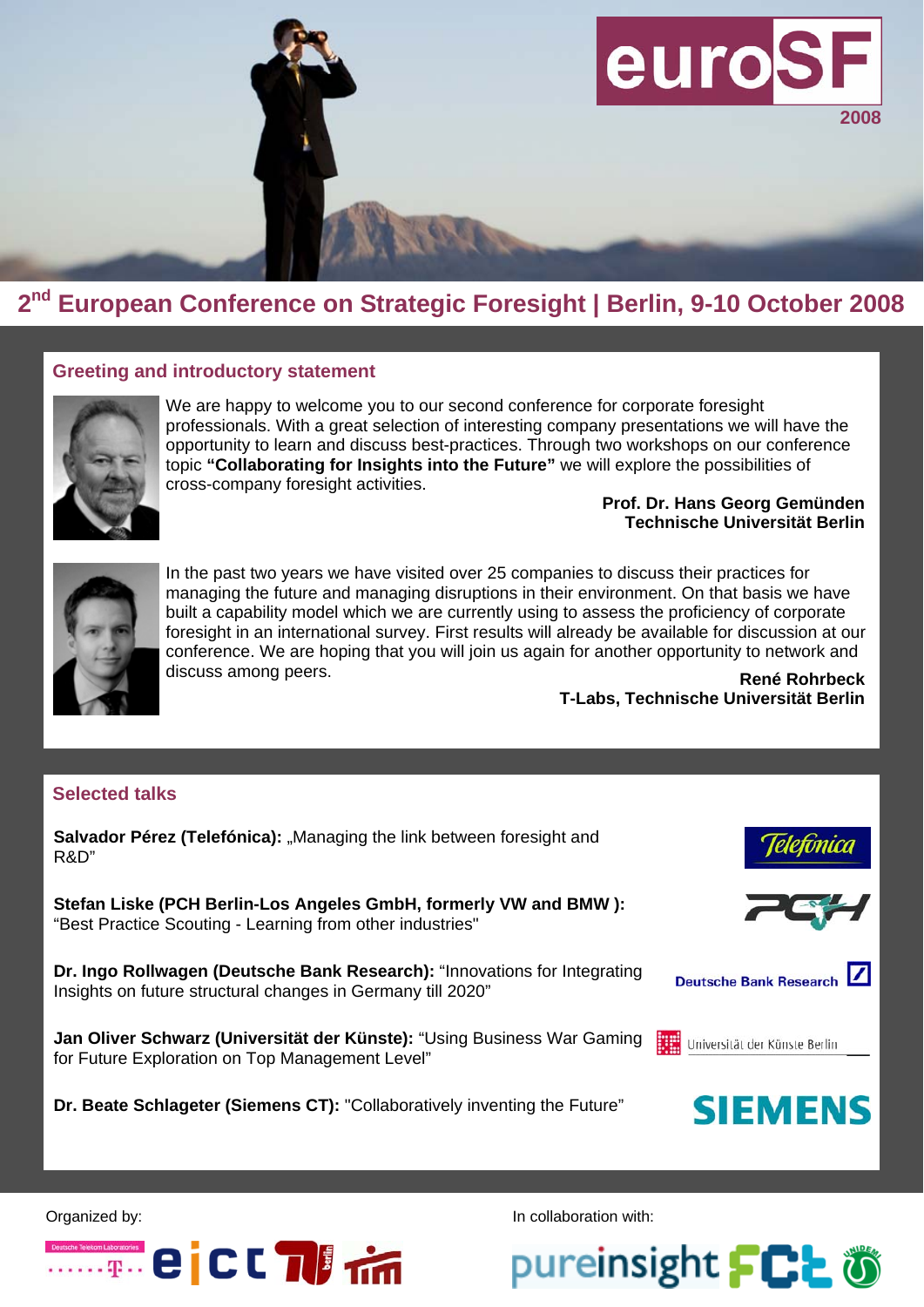



| Agenda          | Thursday, 9 October 2008                                                                                                                |                                                                                                                                                                 |
|-----------------|-----------------------------------------------------------------------------------------------------------------------------------------|-----------------------------------------------------------------------------------------------------------------------------------------------------------------|
| $12:00 - 13:00$ | Check-in and Lunch: Frank O. Gehry                                                                                                      |                                                                                                                                                                 |
| $13:00 - 13:30$ | <b>Welcome and Introduction</b><br>René Rohrbeck (T-Labs, Technische Universität Berlin)                                                |                                                                                                                                                                 |
| $13:30 - 14:00$ | <b>Best Practice Scouting - Learning from other industries</b><br>Stefan Liske (PCH Berlin-Los Angeles GmbH, formerly VW and BMW)       |                                                                                                                                                                 |
| 14:00 - 14:30   | <b>Exploring and developing new business fields</b><br>Dr. Udo Bub (T-Labs, EICT GmbH)                                                  |                                                                                                                                                                 |
| $14:30 - 15:00$ | <b>Business War Gaming for future exploration</b><br>Jan Oliver Schwarz (Universität der Künste)                                        |                                                                                                                                                                 |
| 15:00 - 15:30   | Coffee Break                                                                                                                            |                                                                                                                                                                 |
| 15:30 - 18:00   | <b>Workshop I:</b><br><b>Facilitating Strategic Discussion</b><br>Moderated by René Rohrbeck<br>(T-Labs, Technische Universität Berlin) | <b>Workshop II:</b><br><b>Merging Insights from Market and</b><br><b>Technology Perspectives</b><br>Moderated by Jan Oliver Schwarz<br>(Universität der Künste) |
|                 | Introductory talks by:                                                                                                                  | Introductory talks by:                                                                                                                                          |
|                 | René Rohrbeck<br>(T-Labs, Technische Universität Berlin)                                                                                | <b>Armin Sitte</b><br>(Nokia Siemens Networks)                                                                                                                  |
|                 | Dr. Udo Bub<br>(T-Labs, EICT GmbH)                                                                                                      | Dr. Andreas Hanau<br>(Bosch Siemens Hausgeräte)                                                                                                                 |
|                 |                                                                                                                                         | Salvador Pérez<br>(Telefónica)                                                                                                                                  |
| 19:30 - 22.00   | Dinner: Paris-Moskau                                                                                                                    |                                                                                                                                                                 |



Organized by: **In collaboration with:** In collaboration with:



pureinsight FCL あ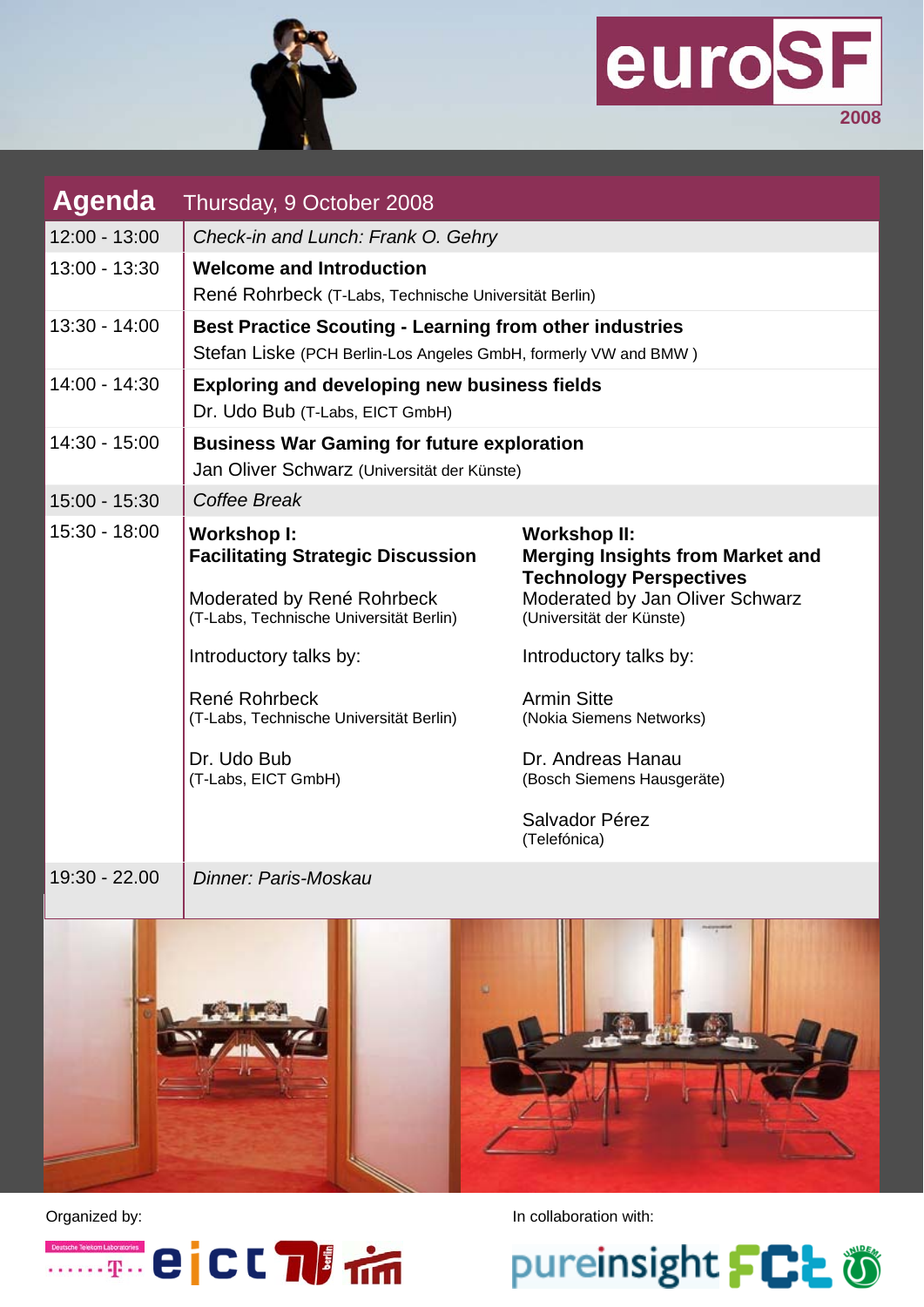



| <b>Agenda</b>   | Friday, 10 October 2008                                                                                                                                                             |
|-----------------|-------------------------------------------------------------------------------------------------------------------------------------------------------------------------------------|
| 08:30 - 09:30   | Breakfast: Frank O. Gehry                                                                                                                                                           |
| $09:30 - 09:45$ | <b>Welcome and Introduction</b><br>René Rohrbeck (T-Labs, Technische Universität Berlin)                                                                                            |
| $09:45 - 10:30$ | Are multinationals prepared for an uncertain future? - Results from the first<br><b>Strategic Foresight survey</b><br>Prof. Dr. Hans Georg Gemünden (Technische Universität Berlin) |
| $10:30 - 11:15$ | <b>Collaboratively inventing the Future</b><br>Dr. Beate Schlageter (Siemens CT)                                                                                                    |
| $11:15 - 11:45$ | Coffee Break                                                                                                                                                                        |
| $11:45 - 12:30$ | Exploring and planning the future in a multinational group with various<br>technology applications<br>Ralf Sünkel (ThyssenKrupp Steel)                                              |
| $12:30 - 13:15$ | Innovations for integrating insights on future structural changes in Germany<br>till 2020<br>Dr. Ingo Rollwagen (Deutsche Bank Research)                                            |
| $13:15 - 14:15$ | Lunch                                                                                                                                                                               |
| 14:15 - 15:30   | <b>Planning of future joined activities</b><br>Moderated by René Rohrbeck (T-Labs, Technische Universität Berlin)                                                                   |
| $15:30 - 16:00$ | <b>Farewell Coffee Break</b>                                                                                                                                                        |





Organized by: **In collaboration with:** In collaboration with:

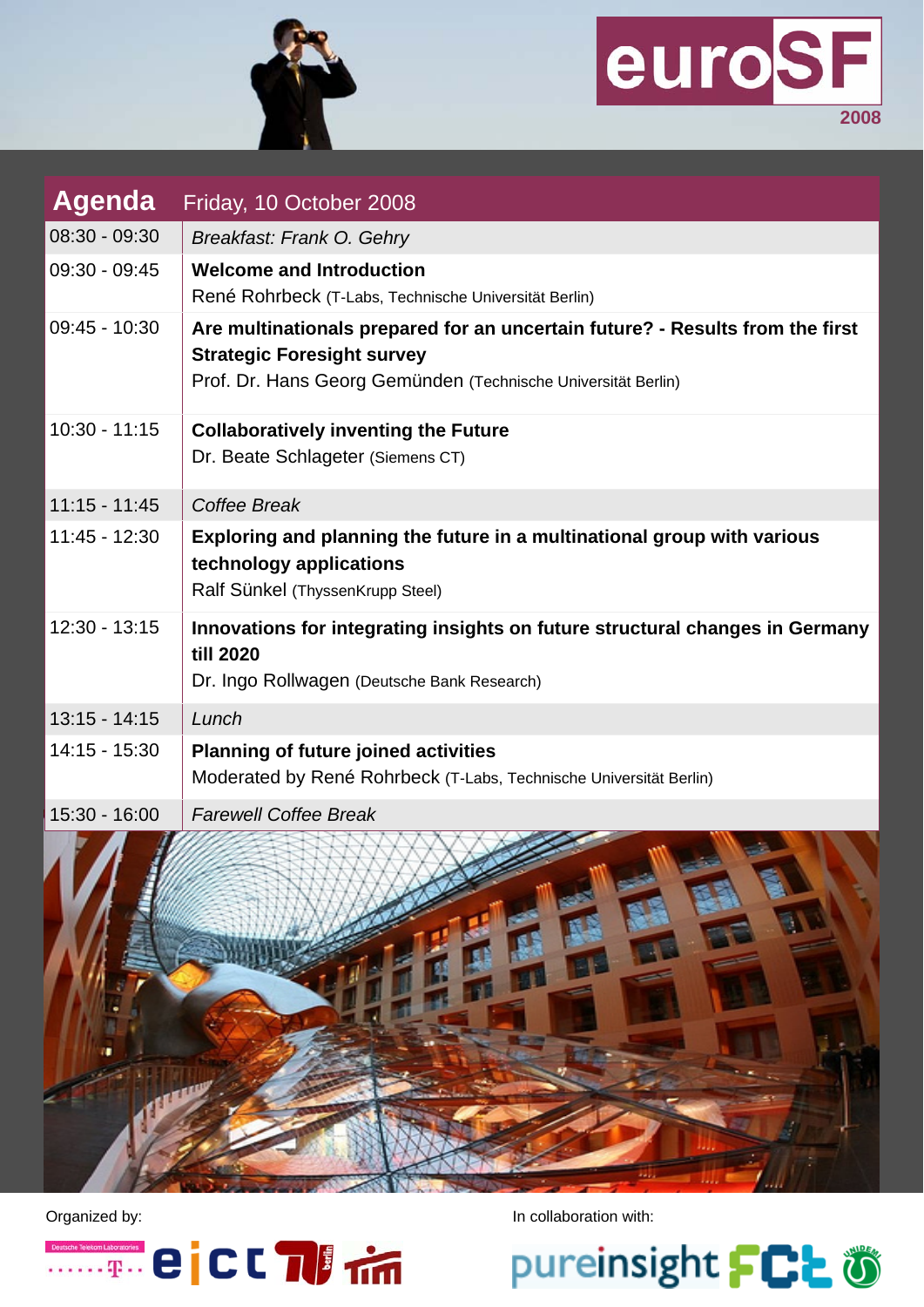

# euroS **2008**



Conference Location: Frank O. Gehry **1** 

**NH Berlin-Friedrichstrasse \*\*\*\* 3** 

Dinner Location: Paris & Moskau **2** 

**Novotel Berlin am Tiergarten \*\*\*\* 4** 

The conference location and the proposed hotels are very nearby. Please anticipate a taxi charge of ~25 Euro from Tegel Airport and ~40 Euro from Schönefeld Airport.

If you want to use public transport, please check [www.bvg.de](http://www.bvg.de) for further information. The Tegel Airport Express bus (TXL-line) for example to Unter den Linden takes 30 minutes.

## **Conference Location: Frank O. Gehry**



**Frank O. Gehry**  Pariser Platz 3 10177 Berlin Telephone: +49 (0) 30 20241 662 Internet: [www.axica.de](http://www.axica.de)



Organized by: **In collaboration with:** In collaboration with: